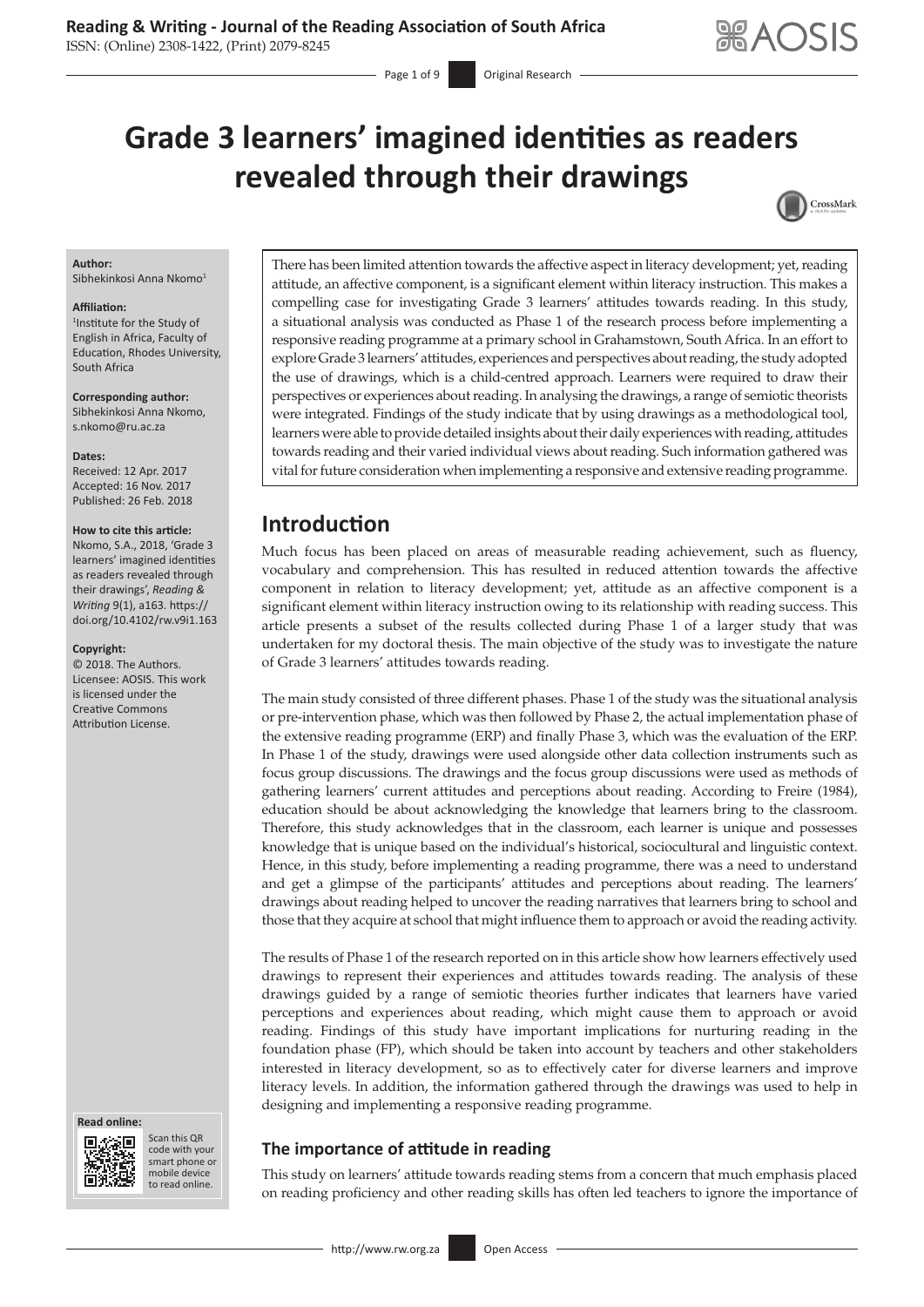children's attitudes in the process of becoming literate. Yet, Cosgrove (2003) argues that instilling positive attitudes towards reading is just as fundamental as teaching decoding skills and comprehension strategies, as a positive attitude is essential for mastery of the printed page.

Sainsbury and Schagen (2004) argue that the emotional response to reading is the primary reason most non-readers do not read. There is also a perceived decline in interest for reading after the early years of schooling. It is therefore important for educators to implement early interventions in an effort to curb the attitudinal decline of learners (McKenna, Ellsworth & Kear 1995). This study is important at a time when nationwide literacy results indicate that most of the South African learners cannot read (Spaull 2013). Research projects such as Progress in International Reading Literacy Study (PIRLS) (2006, 2011) and the National Education Evaluation and Development Unit (NEEDU) (2013), focusing on testing reading levels in South Africa, show that learners in this country perform significantly below the expected assessment standards. In order for learners to develop into successful readers, they must possess both the skill and the will to read. As noted by Guthrie and Wigfield (2000), motivation is what activates behaviour; hence, learners need to be motivated to read in school for academic purposes and they also need to engage in reading for their own enjoyment. However, Grabe and Stoller (2013) state that the extent to which learners engage in reading (positively or negatively) both at home and at school is influenced greatly by their attitude towards reading and also their ability to read.

As stated in the PIRLS 2011 Assessment Framework, learners' attitudes towards reading are a central factor affecting reading performance. A learner's reading attitude plays a key role in whether or not he or she becomes a competent reader (Mullis et al. 2011). According to McKenna et al. (1995) and Sainsbury and Schagen (2004), learners who have a negative attitude towards reading are less likely to read voluntarily and will overall read less than their readingpositive companions and generally achieve lower levels of learning when compared with their peers. Over time, the ability gap between learners becomes larger (Guthrie & Wigfield 2000). Likewise, Mckenna and Kear (1990) state that a poor reading attitude may contribute to aliteracy, a situation when fluent readers choose not to read when other options like television and video games exist, as noted in the studies conducted by the National Endowment for the Arts (NEA) (2007) and Mokhtari, Reichard and Gardner (2009).

The big challenge for teachers and other stakeholders interested in education and literacy development is not only about getting learners to read but also about getting them to enjoy reading (Clark & Rumbold 2006). At the FP Level, learners trudge through set readers in class in the presence and assistance of a teacher (Hoadley 2016), but there is no guarantee that they will open another book when they get back home or during their spare time. Therefore, good readers are those who have a positive attitude towards reading, and who read for pleasure. If children do not enjoy

reading when they are young, they are unlikely to do so when they are older (Clark & Rumbold 2006).

Learners' attitudes towards reading have been found to have an effect on both engagement and achievement in reading (Mullis et al. 2011). Given the relationship between reading achievement and attitude, Guthrie and Wigfield (2000) state that it is important to promote learners' level of engagement early in their education. It is vital that learners learn to read efficiently at an early age as difficulties may impede upon self-concept and self-esteem in later years when peer relations and pressures become more evident (Myoungsoon & Heekyoung 2002).

Gillespie (1993) states that: 'For students to be successful readers they must have a positive affective predisposition toward reading instruction' (p. 336). Once a positive attitude is developed, reading achievement and reading time increase (Alexander & Filler 1976). Given the importance of positive attitudes towards reading, it is crucial that learners be given every opportunity to become involved in reading and practise so that they will eventually become successful readers. Strickland and Morrow (1990) state that continued exposure to books helps in the development of children's vocabulary and gives them a sense of story structure, which assists in the process of learning to read. Interestingly, Day and Bamford (1998) state that the most important point about attitudes is that they are subject to change as they are not concrete. In the current study, the researcher sought to establish the attitudes of learners towards reading by using drawings before implementing a responsive reading programme with the aim of positively influencing learners' reading attitudes and nurturing positive reading habits.

### **Drawings: A methodological tool to reveal learners' attitudes towards reading**

A number of researchers (Ajzen 2005; Baker 1992; Eagly & Chaiken 2007; Moodley 2003) have considered measuring attitude as a difficult task, as it is not directly observable and is also very subjective. Moodley (2003) postulates that attitude cannot be measured directly or accurately because people's thoughts and feelings are hidden components that cannot be measured directly. Likewise, Ajzen (2005), who presents attitudes and personality traits as similar concepts, emphasises that both attitudes and traits cannot be observed because they are not part of a person's thoughts and feelings. Eagly and Chaiken (2007) also stress the challenge of measuring attitude by stating that 'an attitude is inside the person, not directly observable and is manifested by covert or overt responses' (p. 584). A general overview of the development of attitudes throughout school years and in many studies conducted has been documented through surveys and meta-analysis. For example, in previous studies (Walberg & Tsai 1995; Yamashita 2013), attitudes towards reading have been assessed by learners' written responses to written statements about reading. Baker (1992) posits that 'this measurement of an individual's attitude is unlikely to reveal their attitude perfectly' (p. 18).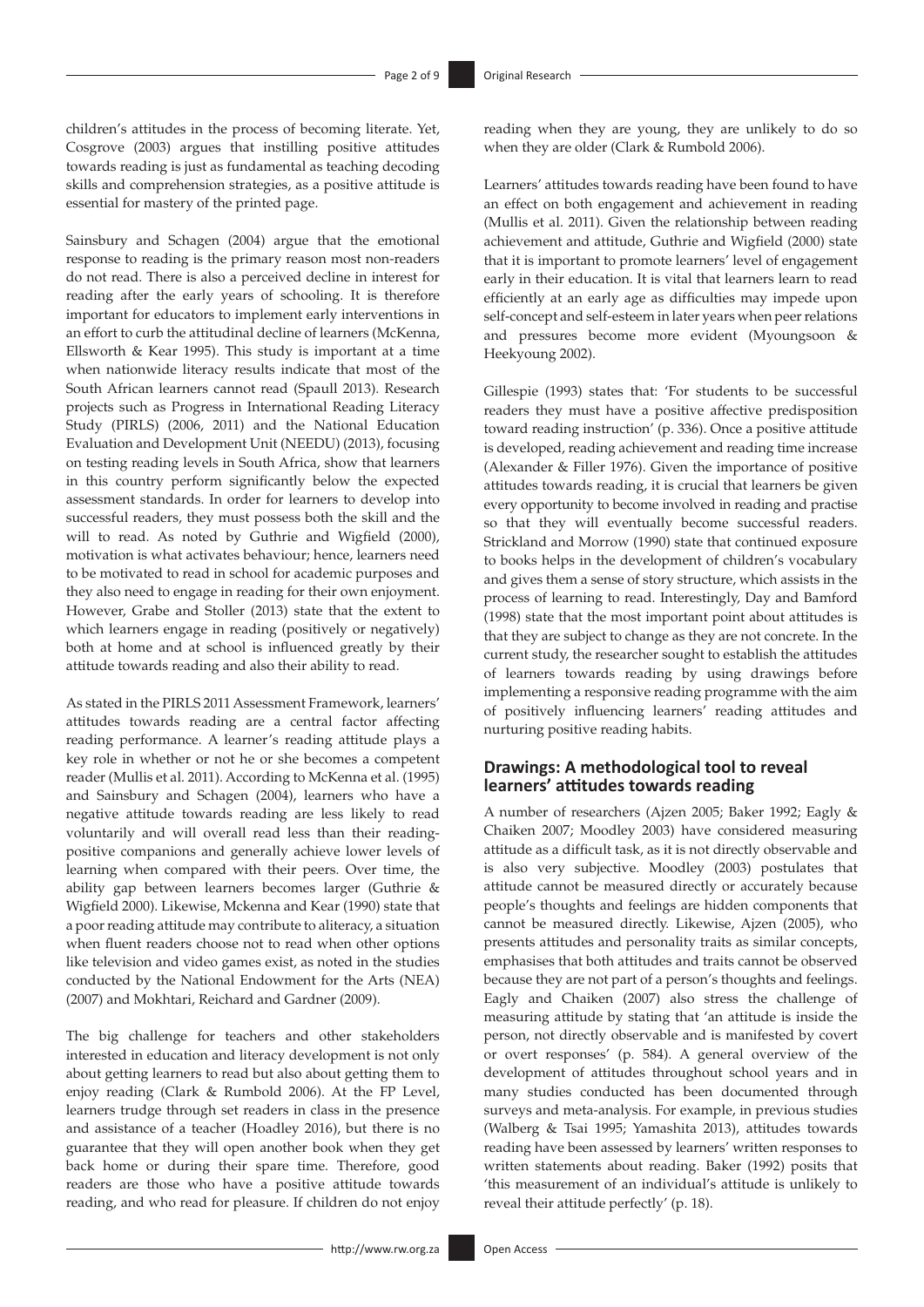This discussion reveals the challenge of investigating attitudes. To provide a solution to the challenges in measuring attitudes, the present study explored the use of children's drawings to determine their attitudes towards reading. Christensen and James (2008) state that drawings are a relaxing and enjoyable activity that children choose both in and out of the classroom as a medium through which to communicate their experiences, feelings and beliefs. In addition, drawing enhances communication which makes it an appropriate approach in exploring the reading experiences of young learners without being restricted by either their home language (HL) or their second (additional) language (L2) to fully express themselves.

A limited number of educational studies have used visual images such as drawings to investigate a variety of issues in the classroom context. For example, in South Africa, Murris and Thompson (2016) used drawings as a way of investigating how young children responded to a particular picture book. Similar to the current study, Kendrick and McKay (2004) used young children's drawings (aged 5–6 years) as a method of investigating their perception and understanding of literacy across the broad context of their lives.

Malchiodi (1998) claimed that unlike questionnaires with predetermined statements, drawings provide a multidimensional view of children, as drawing tasks are open-ended, unstructured and not constrained by language. Drawings are also childcentred, fun, imaginative, expressive and engaging for most young children in the Foundation Phase (FP).

### **Theory informing the study**

The use of drawings in this study acknowledges that all modes of meaning-making are equally significant; thus, the study recognises that there are multiple literacies. As a result, the study adopts a broad definition of literacy that goes beyond being just able to read and write or decode but incorporates the child's ability to communicate using a variety of means of representation, including drawings.

The study adopts Vygotsky's (1978) sociocultural theory as a theoretical framework. Specifically, it recognises the following:

- Drawings are a way of knowing, a particular kind of speech and mediating tool within and across cultures in children's learning.
- Young children are situated as learners by the societies in which they are nurtured and educated.
- The child is a co-constructor of meaning and an active player in his or her own world.
- The relationship between the child and the environment enables us to understand the social and cultural setting into which the child is born.
- The role of the 'more knowledgeable other' (MKO) and collaboration is significant in children learning to read.

In addition, the study integrated a range of semiotic theorists in analysing the learners' drawings. Furth (2002) considers that there are three interpretive principles involved in the

descriptive analysis of pictures. The first principle is to note the child's initial impression of a picture that describes his or her feeling. The second principle is to systematically comb through the picture objectively for several elements or characteristics such as words in the drawing and figures presented in the drawing, and the surrounding world. Haring and Sorin (2014) refer to this step as content analysis. The third principle involves a synthesis of the observations gathered into a report. The fourth principle involves affording learners an opportunity to talk about their drawings so as to validate their own initial interpretation of the drawings, as suggested by Malchiodi (1998).

# **Methodology**

This is a qualitative, interpretative study which made use of learners' drawings for a situational analysis phase. According to Cohen et al. (2007), an interpretative study is characterised by a concern for individual experiences, and the aim of the research is to learn from a phenomenon, while also attempting to initiate change. It ultimately seeks to be transformative. In the current study, drawings were used to explore learners' attitudes towards reading before the implementation of a reading intervention (Phase 2).

The prompt for the drawings was 'Draw a picture of reading and write about your drawing (caption the drawing). It can be a drawing of your feelings about reading or your experiences with reading'. This was followed by follow-up focus group discussions with a subset of the sample to explain and discuss in detail their drawing. Based on my experience as a researcher, the majority of Grade 3 learners in township schools struggle to communicate in English, and a number of them also struggled with reading in their HL; therefore, the discussions were conducted in isiXhosa.

In addressing the ethical issues of the study, a condition was laid out that only those learners with signed consent forms from their guardians would be allowed to be part of the study and that participation was voluntary. All Grade 3 learners in the selected school were invited to participate in the study. All the 37 learners that were given consent forms brought them back all signed. The participants were made aware of their right to anonymity and to withdraw from the study at any point in time. In the data presentation, 10 selected learners' drawings were used. These were presented with pseudonyms to protect their identity.

### **Research question**

The main research question of the study was: *What is the nature of learners' reading attitudes in Grade 3?* In addition, the aim of the study was to use drawings as a methodological tool to investigate learners' attitudes towards reading.

#### **Research site and participants**

This article presents part of a larger study that was conducted with two Grade 3 classes from two primary schools that were accessible, convenient and located in close proximity to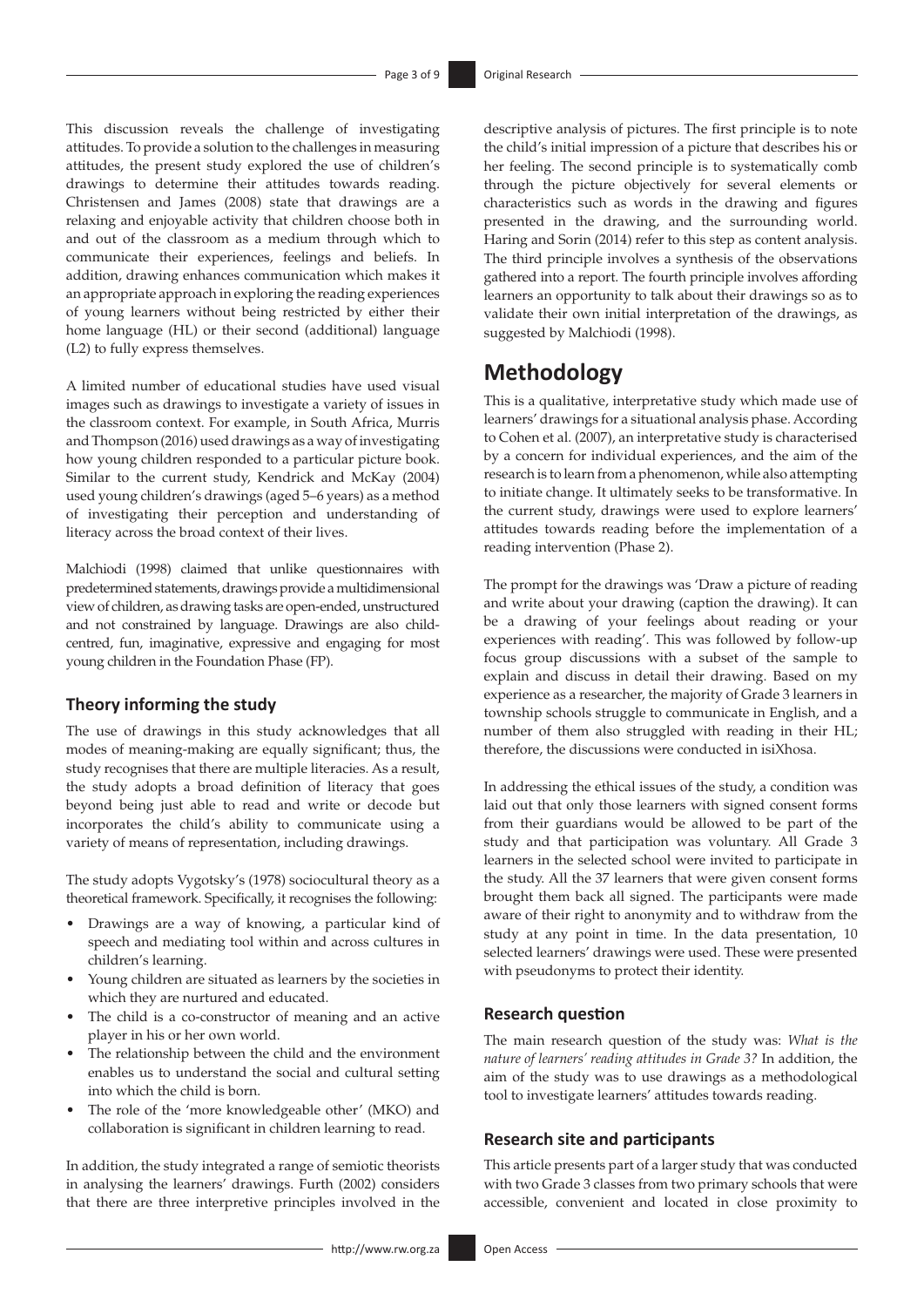Grahamstown. The research Site A, reported in this article, is a township school in Grahamstown, which is historically disadvantaged and a no-fee paying public school. The state bears all the costs with no contribution from the learners' parents. At this particular school, from Grade R to Grade 3, isiXhosa, which is the learners' HL, is used as a medium of instruction, and learners in Grade 4 switch to using English, which is a language of teaching and learning, and for most learners in this context, it is their second language.

The article presents findings from 10 learners' drawings (5 boys and 5 girls) out of a sample of 37 Grade 3 learners (17 girls and 20 boys) aged between 9 and 11 years. A number of the learners struggle with reading and writing in the English language and are from underprivileged and impoverished backgrounds. Therefore, the use of drawings was appropriate, as it did not require high literacy skills. It was considered inclusive as *all* children, including those who otherwise might not have expressed their ideas, were allowed a rare insight into their lives and thoughts. The presented learners' drawings were selected on the basis of having clearly captured learners' attitudes and experiences about their reading, which was the focus of the study. The drawings are also a good representation of the rest of the drawings that were collected from both research sites. The method of using children's drawings to understand their reading attitude as applied adds to the uniqueness of this study.

#### **Procedure**

The drawings were administered to all the participating learners on the same afternoon in the learners' classroom. The prompt question was read out to the participants in both languages, which is isiXhosa their HL and English, which is an additional language. Learners were given enough time to process the question, draw, caption and even colour their drawings using the crayons that were provided. Following the drawing process, the researcher met with the learners in focus groups to explain their drawings. The focus group discussions were organised in such a manner that each group consisted of four members. The length of the focus group discussion varied between 30 min and 1 h. In instances where the discussions took a shorter duration, it was because the group lacked involvement and some learners' responses were very short, in most cases one word answers. With their drawings in front of them, learners were free to explain and discuss their drawings in a language they were comfortable in. Talking about their drawings allowed the participants to voice their perspectives about their drawings and to improve their communication skills. Malchiodi (1998) states that it is important that learners be given an opportunity to explain their drawings in order for the researchers to understand the learners' interpretations of the drawings. Their explanations also helped to validate my initial interpretation of the drawings, for example, where and when the reading activity took place.

#### **Data analysis**

The unit of analysis was the literacy event portrayed in the drawing. In the process of analysing these drawings,

a range of semiotic theories were integrated. The first step in the process of analysis was writing down the first impression, that is, viewing the drawing as 'mysterious' (Malchiodi 1998:19). Informed by Kress and Van Leeuwen (1996), the next step was to get an idea about what is in the drawing (looking for what natural or human objects are present in the drawing). After this step, a discussion with the learners in focus groups of four learners was held. Each learner was given an opportunity to talk about their drawing and the accompanying text in each drawing. The final step was the synthesising of the findings and looking for emerging themes in the drawings.

The following section presents and discusses the findings of the study, with examples of different drawings about reading portrayed by the selected participants.

# **Discussion and analysis of the findings**

The analysis of the learners' drawings resulted in five categories of reader experiences as will be discussed in detail in the following sub-sections. The first category consisted of learners who perceived reading as an activity which happens in a formal setting with the assistance of a teacher. In the second category, the learners viewed reading as a social activity while in the third category learners viewed reading as an isolated activity. In the fourth category, the learners were aware of the positives associated with reading which in turn motivated them to read more. Finally, there were learners who indicated that the setting or reading environment hindered them from enjoying reading. Hence, they had mixed attitudes towards reading (i.e. love–hate relationship with reading).

### **Reading in formal settings and domains**

The context, in other words, the environment in which reading is presented, has the potential to influence the learner to either engage in or avoid the reading task as represented in Figure 1 and later on in Figure 5. Further elements of the reading environment that are crucial are a pleasant and informal atmosphere, where one has a choice of what to read, that is, the genre and the language to read in. One of the most striking aspects in which learners represented their reading was that reading mostly happened at school, in confined spaces. As shown in Figure 1, some learners' drawings presented reading as an activity taking place at school in the presence of the teacher. This is understandable because the majority of South African learners from disadvantaged backgrounds and print-poor communities have limited access to reading material (Fleisch 2008). There is also lack of reading material especially in African languages and many learners stay with parents who have little time or ability to read with their children. During the focus group discussions about their drawings, learners stated that they portrayed reading as an activity happening at school because of lack of reading material at home.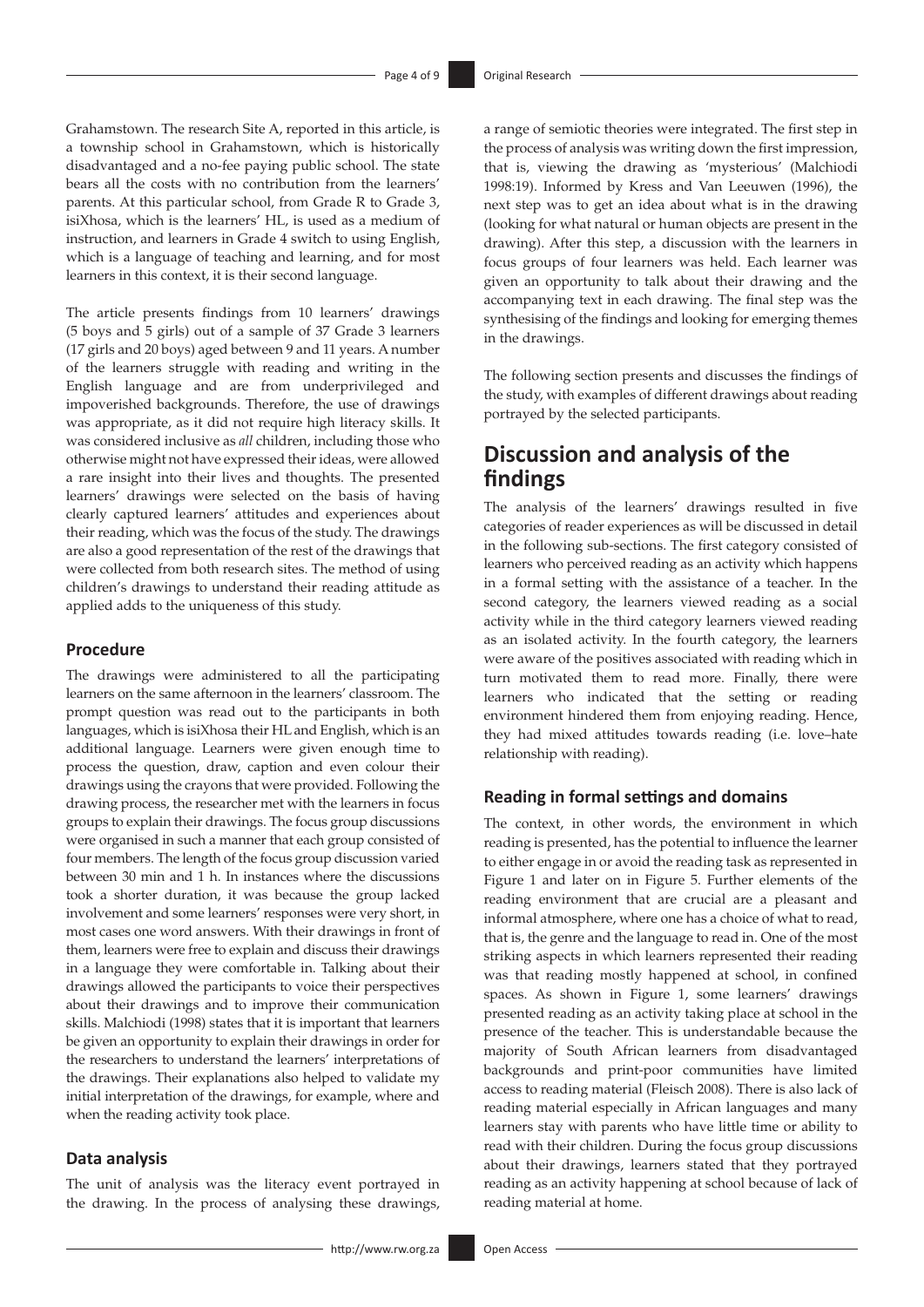

**FIGURE 1:** Reading in formal settings and domains: (a) I like to read my book and (b) I like to read in English. My teachers taught me how to read

For example, based on my initial interpretation of the drawing (Step 1 of the analysis), Phila's unique drawing of reading (Figure 1a) portrays himself standing behind his desk, holding a book and asking for his teacher's guidance. He clearly positions himself as a reader. In front of the desk is his teacher pointing at the chalkboard. An assumption can be made that this particular learner's perception about reading is:

'it happens at school, in the presence of a teacher to help or guide one's reading'. [Phila, male]

The teacher is assumed by the learner to be the MKO (Vygotsky 1978) and has to be present to initiate and facilitate reading activities. Within the confines of a classroom, reading is a scheduled activity with the teacher. As such, reading is perceived as a subject that one has to be guided or instructed to do without taking the initiative.

In our focus group discussion (Step 4 of the analysis), the learner confirmed the researcher's initial interpretation of the drawing:

'This is me in my black trousers and school blazer, I go to the teacher each time I don't understand anything or when I need help with difficult words'. [Phila, male]

The other three members of this particular focus group were in agreement with the fact that in their classroom they considered their teacher as a role model who supports their reading activities. According to Rimensberger (2014), the way learners perceive their teacher will affect their attitude towards reading. Having supportive teachers promotes learners' feelings of control and confidence in their ability to succeed. In addition, learners indicated that at school they depended on their teachers to read for the learners. This is understandable because these learners are not yet proficient readers. In addition, the limited access to reading resources makes it difficult for each learner to have opportunities to read independently. The teacher therefore often reads aloud for them. However, in an interview conducted by Koen from City Press (2015), Bloch highlighted that lack of access to reading material and reading opportunities can negatively impact on learners' reading attitude as learners need to continually read in order to appreciate and love reading.

#### **Reading as a social activity**

Traditionally, reading has been viewed as a purely individualistic skill. However, two learners in this article presented reading from a completely different perspective. They presented reading as a social activity. The sociocultural theory of learning regards reading as a social skill and emphasises active participation and interaction of the learners involved.

In a social learning context, learners have the power to choose what to read, when to read and how to read. They view reading as a pleasurable, fun activity rather than a chore. This is indicated in the drawings (Figure 2) with upturned mouths and smiles, which are perceived as cultural conventions symbolising happiness and joy (Kress & Van Leeuwen 1996). Also evident in the drawings (Figure 2) is the presentation of reading as an activity that one does in the company of someone else. Shared or paired reading was evident in these learners' drawings. Learners explicitly captioned their drawings as reading with their siblings or friends. For these learners, home, family and school were the focal points of reading. When reading is presented to the learners as an activity that the reader is entirely in control of, learners tend to like and enjoy reading, which results in positive attitudes towards reading.

These drawings reflect learners' knowledge and acceptance that reading is a social activity and that it can maintain friendship or family relationships. For example, in the focus group discussion, one mentioned (Figure 2a):

'I always find time to read with my sister, she is doing Grade 8 and can read well in English'. [Mandla, male]

Thandi's caption of her drawing (Figure 2b) clearly shows the social nature of reading with her friend as they *laugh, joke* and *ask* each other about their reading. Drawings about learners' reading with friends or siblings may suggest that there is lack of parental involvement when it comes to reading activities happening at home. Siblings and friends are the ones who seem to read for these learners more than their parents. In this particular context, it seems the parents are illiterate or absent in the learners' lives.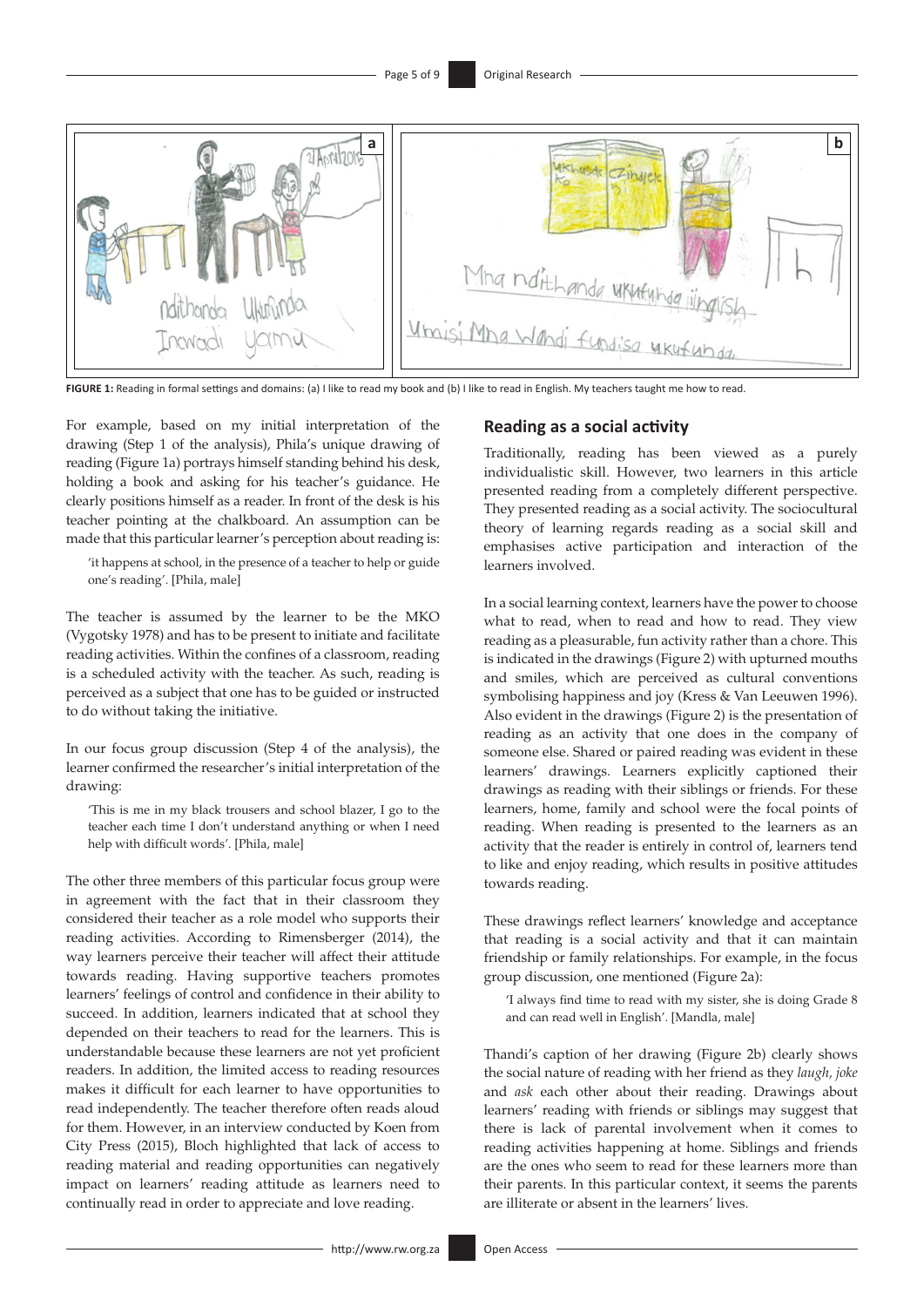

Note: (a) 'About me, I am happy to read in (with) my sister'. Mandla's drawing above shows two figures; The one holding an English book is him because he loves English and reading in language. Hence, he also captioned his drawing in English. The other one is his sister; (b) Thandi's picture is set in the home context. In the picture there are two figures – herself and a friend. The<br>caption of the drawi active engagement in the reading process.

**FIGURE 2:** Reading as a social practice: (a) Mandla's picture (b) Thandi's picture.



**FIGURE 3:** Reading as an isolated activity: (a) I feel very happy reading this book and (b) reading.

#### **Reading as an isolated activity**

Generally, reading has been seen as a necessity for one to succeed at school and to be able to get a job and not as an enjoyable activity (Rimensberger 2014). Hence, traditionally, it has been perceived as an isolated activity. It is expected that during reading, one sits quietly alone and gets lost in the world of reading. However, the social interaction during and after reading instils the joy of reading. In most FP classrooms, the idea of reading alone might be daunting for some learners, while for others it is the only time they get to read at their own pace and discover the joys of independent reading. However, this immediately formalises the activity and presents reading as an activity that occurs separate from one's everyday routine – meaning that a special time and a place has to be set aside for reading; yet, reading can happen anywhere at any given time.

While some learners presented reading as a social activity (Figure 2), others did not portray family members, friends or siblings as part of their reading activity. Through their drawings, learners presented reading as an activity that they did on their own. As shown in Figure 3, learners drew pictures of themselves seated and reading alone. They mentioned that they preferred to sit in a quiet place and read, so as to concentrate and understand what they are reading. During focus group discussions, the following was stated (Figure 3a):

'I like to sit alone and read quietly without any disturbance' [Thandi, female]

Another (Figure 3b), said:

'You see ma'am, some children read out aloud, at the end you focus on them and not your reading. I prefer reading alone in a quiet place'. [Siya, male]

Considering the background in the drawings and the facial expressions of the people in the drawings, one can infer that it is a quiet, formal environment, and learners are content with what they are doing.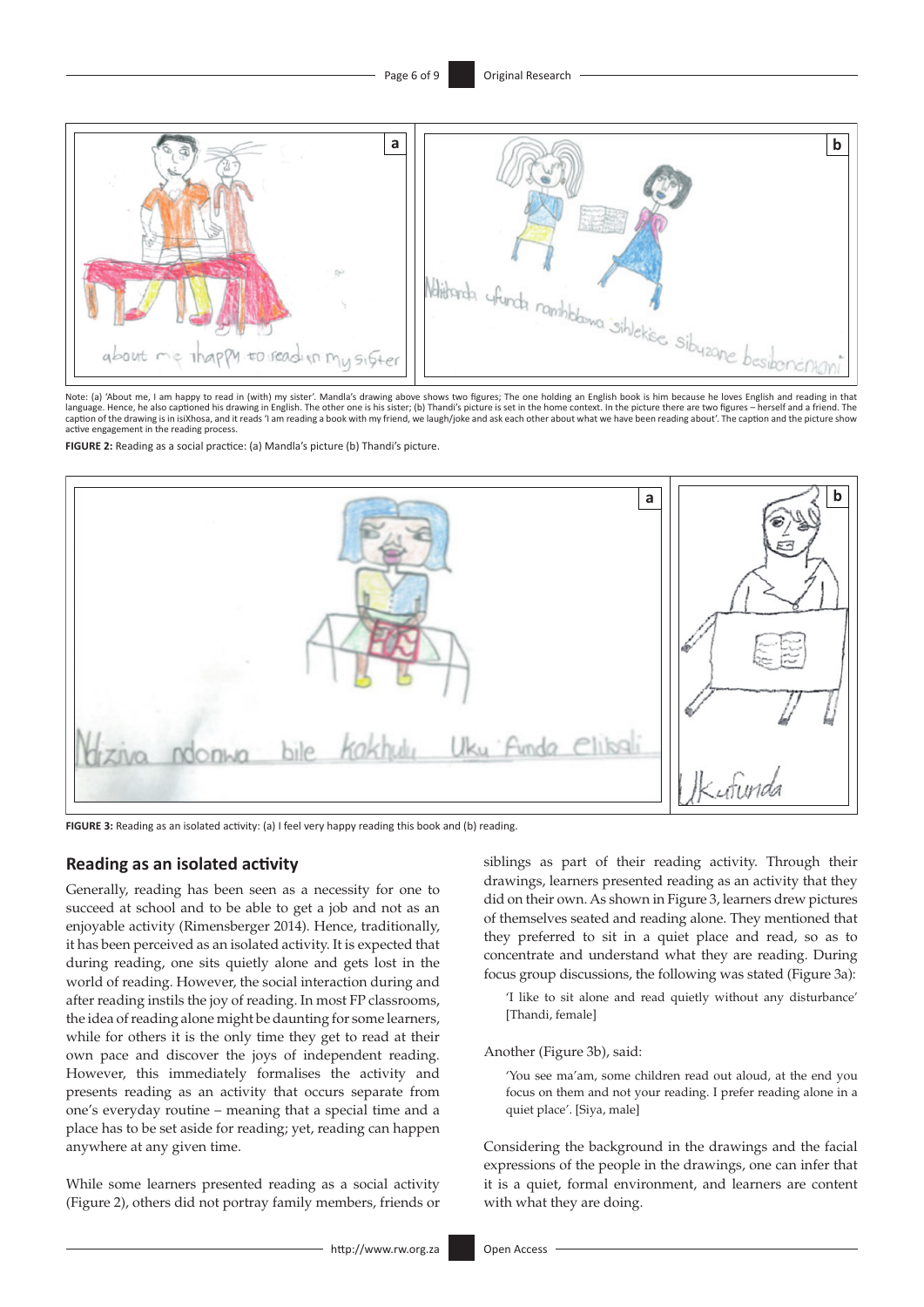![](_page_6_Picture_2.jpeg)

**FIGURE 4:** Imagined identies as readers: (a) I feel content when I read an isiXhosa book and (b) I feel so good and I like to read English.

![](_page_6_Picture_4.jpeg)

**FIGURE 5:** Love–hate relationship towards reading: (a) I do not want to read folktales and (b) reading is enjoyable, but I am angry because my father shouts at me.

#### **Reading as a purposeful activity**

In the selected sample of learners, two learners highlighted the purpose of engaging in reading. Having an awareness about the positive gains of reading and the purpose of reading (i.e. excitement, contentment and improving one's reading skills) might be a motivation for learners to read. Learners have to feel the need for reading before they engage in the activity and enjoy what they are doing. In Figure 4a, Noma mentioned that she feels content when she is reading a book in isiXhosa, while Jabu's caption in Figure 4b states that he feels good when he is reading in English.

In the follow-up discussion, the two learners mentioned how they loved reading in their preferred languages, including isiXhosa, the mother tongue of the learners in the studied group. They also highlighted the need to learn to read proficiently in English as they were aware of the status of the language and the importance of being bilingual. The explanations of these drawings provide insight into how these learners see themselves as readers in the current context as emergent bilinguals.

#### **Reading as an activity that one can love or hate**

Drawings of four learners provided an insight into the learners' reading experiences and how the love or hate relationship they have towards reading is manifested. In Figure 5, the concept of reading is understood and represented as an activity that one can love or hate, depending on the situation and circumstances. For example, in the drawing in Figure 5a, Luvo explained that he loved reading but did not like reading a particular genre (folktales). He added that each time he was asked to read such stories, he felt like crying and other learners laughed at him; hence, the tears running down his face.

In Figure 5b, Sisa mentioned that she liked reading but the *negative* attitude towards reading was noted as being influenced by what happens during reading. In the drawing and interpretation, the learner mentioned that her father shouts at her when she is reading:

'I love reading, but my father shouts at me when I make mistakes'.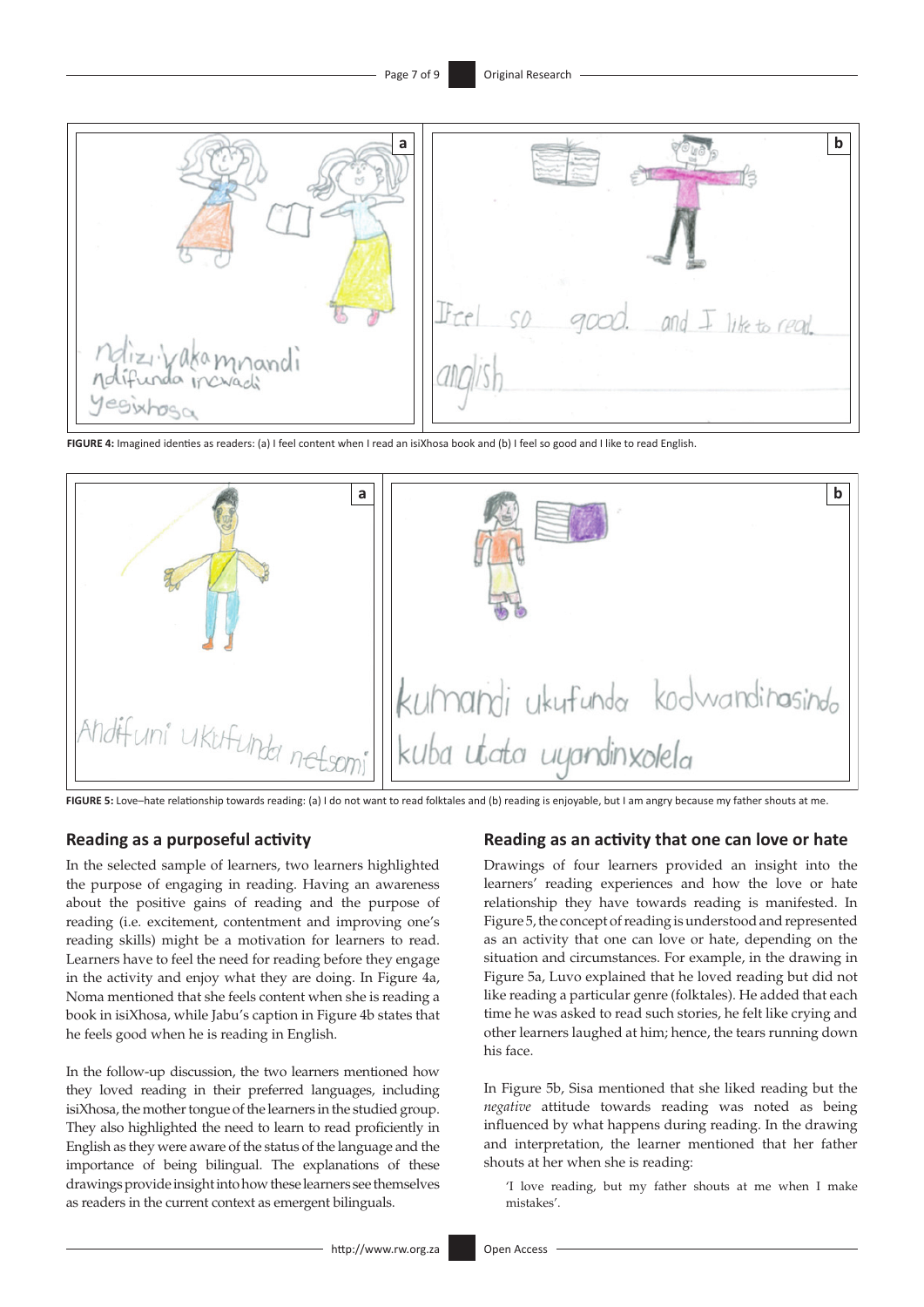From my experience and observation, typically this is what untrained and impatient parents do in our society. Reading time for many children is not a pleasurable activity as there is no room for mistakes. Such actions instil fear and affect learners' confidence and motivation in reading. For learners to read and be lifelong readers, reading has to be presented as an activity that is enjoyable, fun (social activity) and not accompanied with pain and frustration (Whittingham & Huffman 2009). It became evident that the two learners needed some form of intervention; as a result, a decision was made that during the implementation phase, rules will be made so that learners will not laugh at each other. Although it was beyond the scope of this research, the research assistant, familiar with the community, shared Sisa's feelings with her parents and made them aware of the importance of presenting reading as a pleasurable activity to their little girl.

Through different individual experiences with reading, learners have conceptualised and presented reading in varying ways as discussed, thus responding to the following research question: *What is the nature of learners' reading attitudes in Grade 3?* Data collected from the learners' drawings therefore confirm Kendrick and Mckay's (2009) claim that 'drawings give insight into spontaneous concept development, that is, into the meaning of concepts that have developed from the children's own experiences' (p. 55). When I initially shared these findings with the two Grade 3 teachers and later with the school principal, they were all overwhelmingly surprised at the ability of their learners to express such complex understandings of reading. They were also not aware of some of their learners' history and experiences about reading, which led to the individual learner either approaching or avoiding the reading activity.

# **Implications of the findings**

The findings from the data allowed me to reflect on areas that needed attention so as to be able to develop an appropriate reading programme that would cater for all the learners by addressing the tensions and contradictions that surfaced as hindering effective reading. Some important insights that emerged during this phase are listed below:

- • Implement a bilingual programme, as this was expressed by the learners. In explaining their drawings, they had varying language preferences (*I like to read in isiXhosa* or *I like to read in English*).
- Scaffold reading in both English and isiXhosa, as these were emergent bilingual learners. Also, some learners expressed the need to learn to read in both languages during our focus group discussions.
- Expose learners, as part of scaffolding reading, to different exciting reading activities before, during and after reading so as to nurture positive reading attitudes.
- Give learners opportunities to choose what they want to read, when to read and how to read so as to allow them to enjoy reading and take charge of their development.
- Provide a variety of reading material across different languages (isiXhosa and English) so as to cater to every learner's needs. It was shown that not all learners like reading folktales, a popular genre in the FP (see Figure 5a).

Establish a reading environment guided by a sociocultural perspective which presented reading as a fun activity not a chore, and allowed for collaborative learning and interaction. In this setting, there was room for mistakes and learners were not scolded or laughed at but instead were motivated to read.

Teach various reading strategies. The Extensive Reading Programme afforded learners an opportunity to be read to, to read on their own and to read with or for each other. As shown in the drawings, some learners preferred reading with their peers, some preferred to read individually while others saw their teachers as role models when they read aloud. These insights informed the implementation of the actual ERP which was carried out in Phase 2 of the research.

### **Conclusion**

This study shows the importance of first conducting a situational analysis in a literacy intervention. The first phase of situational analysis reported on in this article provides crucial information about learners' attitudes, reading experiences and their perspectives about reading so as to be able to implement a reading programme that will cater to the needs of all the learners. The study also challenges other researchers to see the importance of using drawings to obtain a better understanding of learners' literacy experience.

In addition, the use of drawings with young learners afforded learners an opportunity to express themselves; even the weakest learners in the classroom expressed themselves without any verbal language limitations. Therefore, the inclusion of a drawing activity in this study opened possibilities for inclusion and active participation of the majority of the participants. Vygotsky (1978) states that drawings are the earliest representations of experience of children and that they stimulate their narrative impulse to create stories. Finally, participants of this study produced unique drawings of their reading into which their personal and social histories were woven. As a researcher, the drawings gave me a glimpse into the experiences that learners have had with reading both at home and at school which might have positively or negatively influenced their attitudes towards reading. Therefore, this collection of drawings indicate that through learners' drawing of their reading experience, researchers and teachers can come up with additional ways of investigating and understanding learners' constructions of reading. Had this study relied solely on learners' responses to a questionnaire or interviews about their reading, it could have resulted in limited insights about learners' attitudes towards reading and their reading perspectives and experiences.

# **Acknowledgements**

The author would like to thank the Grade 3 learners from the two research sites for their participation in this study and their permission to use data collected throughout the research process.